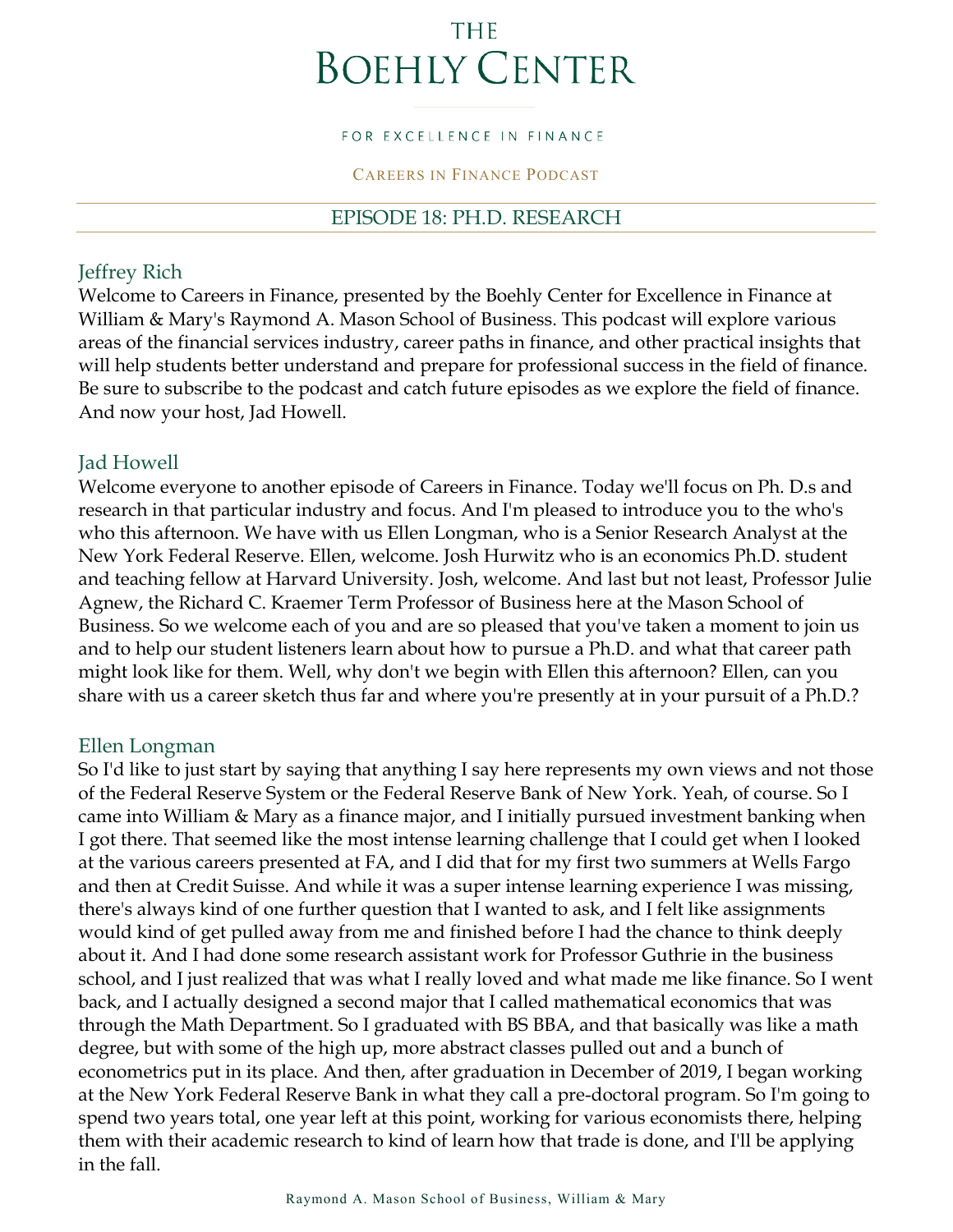## Jad Howell

Terrific. That's a wonderful opportunity. It sounds like you currently have and very intentional as well to put you on that Ph.D. track. Josh, how about yourself?

## Josh Hurwitz

Yes. So my journey, I would say, started in around 2008, when I was a junior at William & Mary. I was also a finance major, and I found myself in the initial business classes just being really inspired by some of the professors that I had. And also, it was just a really interesting time to be taking economics classes. It was right during the Great Recession.

Jad Howell Right.

#### Josh Hurwitz

So there's economic collapse going on all around us, and I found myself just being really intellectually curious about that and wondering what a career would look like, where you're trying to answer some of the questions that everyone was trying to answer at that time. So that very quickly, I found myself in Professor Agnew's office, and I could actually say that looking at the past decade or so after that, that was basically the starting point for everything that came next. She was really my mentor at William & Mary in terms of carving out a path for my remaining time there but also giving me my first exposure to academic research. So I had the opportunity to be a research assistant for Professor Agnew. And then that led me to my first internship before my senior year at the Center for Retirement Research at Boston College. So we have been working on some retirement-related research that I became very passionate about. And then, I got to continue pursuing that at the Center for Retirement Research, where I ended up taking my first research position post, William & Mary. So I worked there for three years, and I got to do a lot of research on the public pension crisis that emerged during the Great Recession. There's a lot of questions about how our government is going to continue funding these pensions that now have these huge funding shortfalls. And so I got to work on policy research in that area, really fell in love with it. And three years in, I applied for the first time the Ph.D. program because, at that point, I really knew that's what I wanted to do, and we can talk about this more. But I actually ran into quite a bit of failure my first time around some of the target schools that I was really after. I wasn't able to get into. But luckily, I was able to do some networking and use the connections that I had to end up getting a research position at the National Bureau of Economic Research, where I got to work with a team of Harvard and Yale economists. And so I did that for two more years. I was able to get a publication as a co-author and get some new experience to add to my resume. And after that, the second time around, I was able to get into the Harvard Economics Ph.D. program, where I'm currently in my 6th year. I'm defending my thesis in ten days. It's the end of a very long journey on that front. And then after that, I'll be moving back down to Virginia. I'll be working in DC at the American Roads and Transportation Builders Association. So doing a lot of research on public infrastructure is a great time for that right now.

## Jad Howell

It absolutely is.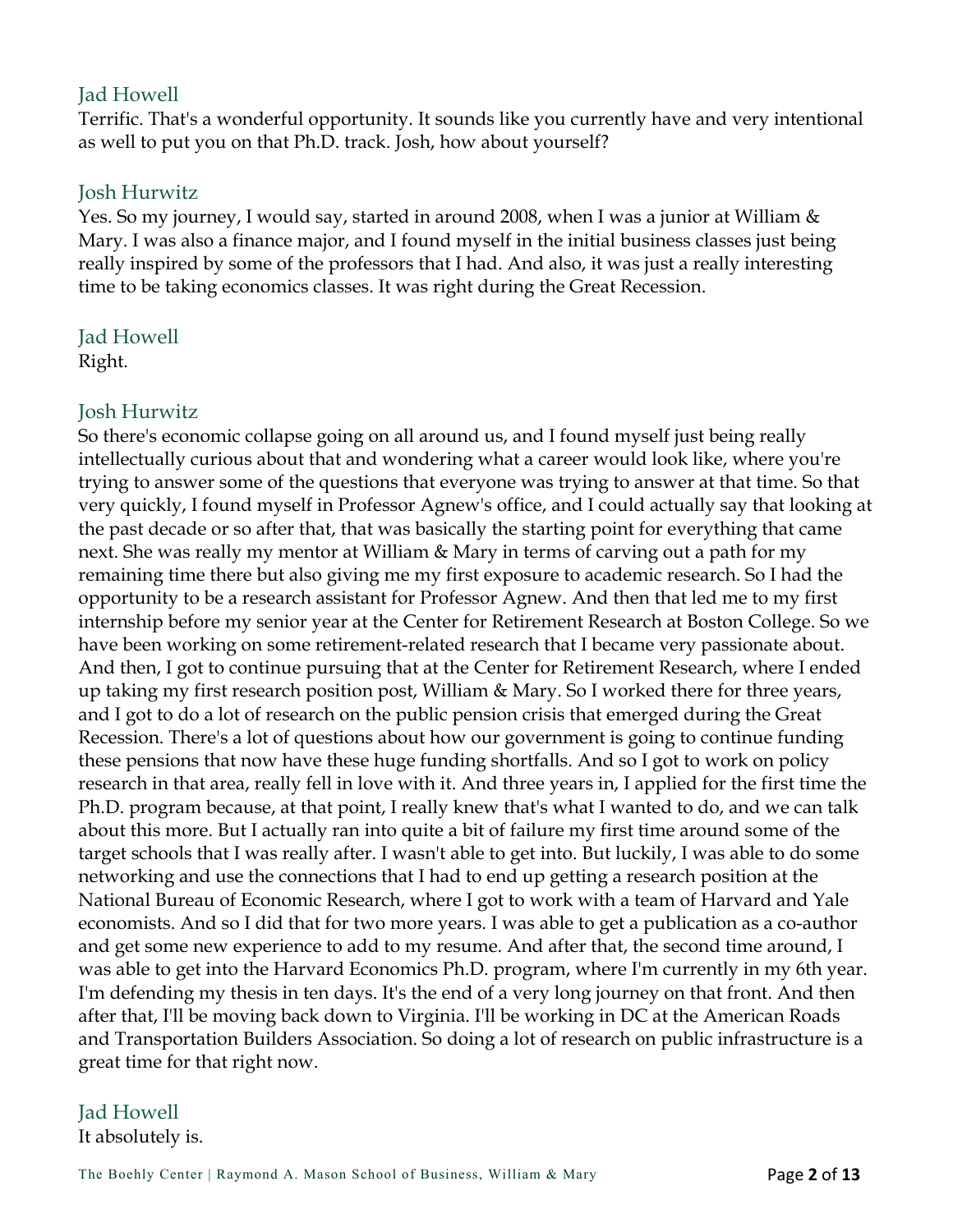## Josh Hurwitz

The infrastructure bill is going through. And I'm also, during this process, I fell in love with the teaching side of academia. So I have a lecturer position at Tufts that I'll be doing on the side.

#### Jad Howell

That's exciting. Well, congratulations. It sounds like you've come so far, and you're at this inflection point of your career now where you're entering the private sector and basically yield the harvest of all that hard work. So congratulations.

#### Josh Hurwitz

Thank you.

#### Jad Howell

Professor Agnew, would you like to give us a sketch of your career path and where you're at presently?

## Julie Agnew

Sure. I have to say it's really fun to be on this podcast with these superstars. I think that they're going to have a big impact on academia, and their research is going to really influence a lot of future decision-making. So my background is I also went to William & Mary, my brother has his Ph.D. in engineering, and my dad has his Ph.D. in mathematics. So it's kind of the family business to go get your Ph.D. From watching what they did, I saw that it was a really interesting career path. So when I was in school, I knew that I wanted to do that. I was also lucky that I was able to work with Professor John Strong on some of his research while I was here, and I knew that I really had the bug. I did want to get some practical work experience. So instead of going straight into a Ph.D. program, I took a few years off, and I worked in investment banking and equity research. And then, the time came to apply to Ph.D. programs and pursue that dream. So I did that. And in the back of my mind, one of my hopes had always been to be able to come back to William & Mary. And I just was incredibly lucky that there happened to be visiting position open when I was about ready to graduate. So I took that position, and then I've been here ever since, so that was 2001. So it's now 20 years that I've been here, and then I've just been spending my time doing research in the area of behavioral finance and how people make mainly retirement decisions.

## Jad Howell

That's excellent. I think Professor Agnew is an institution in and of herself. I remember her as a rock star professor back in 2004 and five when I was at Mason School of Business. So certainly, you've had an incredible impact on many of us. Josh, to you, as I mentioned earlier, kind of an inflection point, and you've made good progress. It sounds like you had considerable work experience even prior to applying to the Ph.D. program there at Harvard. What surprises have you encountered throughout this experience, this educational experience thus far? For good and bad, that might be a benefit to our student listeners.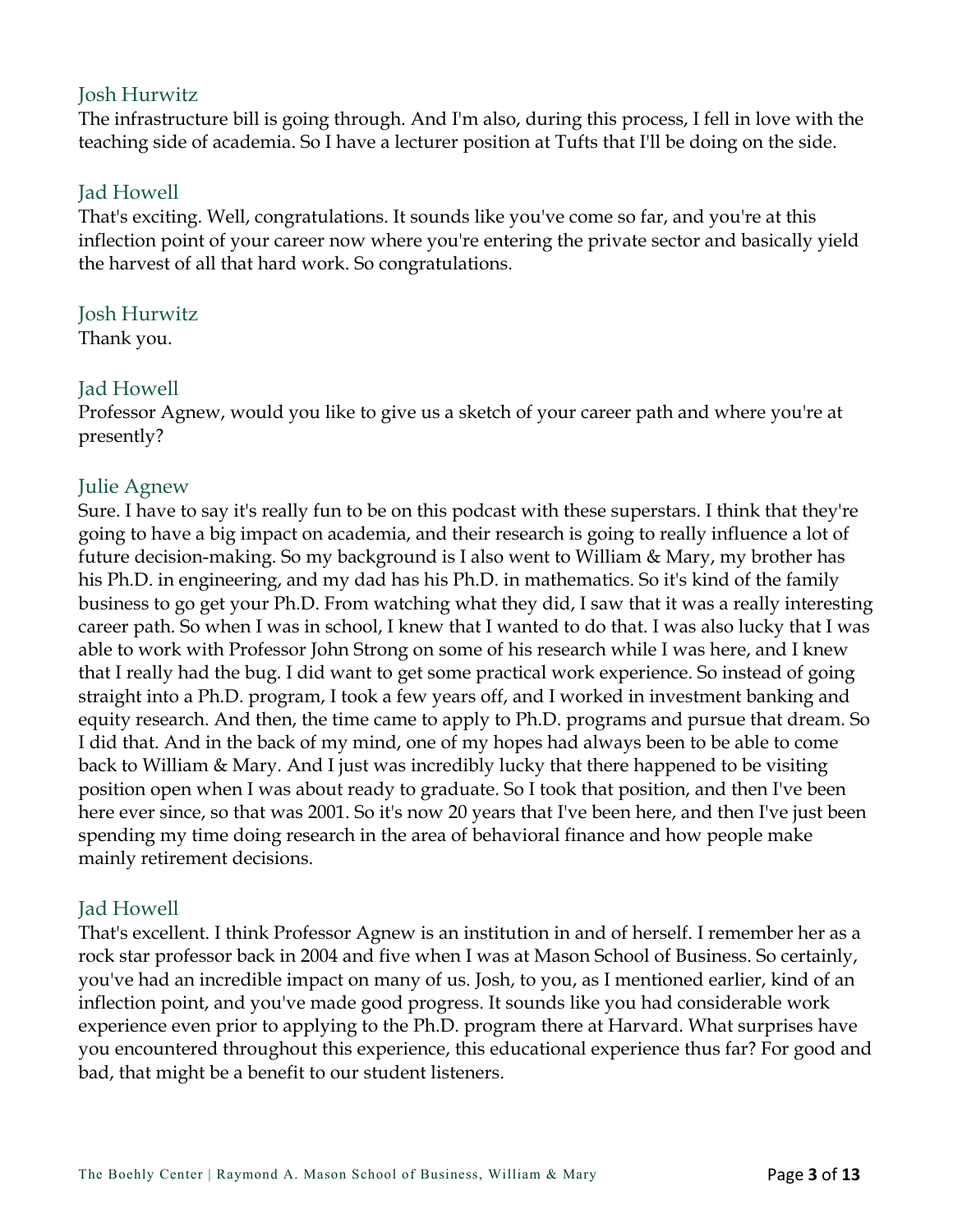## Josh Hurwitz

Yeah, absolutely. So I can start on the good side. And what I would say is that if you're interested in this path, William & Mary is actually an amazing place to be. And the main reason that I say that is that a huge part of having a successful path in research is having mentors and people who are willing to invest in you. And in my experience at William & Mary, there were just so many professors who not only were willing to meet with me but actively invested in me as a student and wanted to see me succeed on this path. As I mentioned before, Professor Agnew was the primary figure there. But there are also many other people who were a part of this journey and really wanted to see me succeed. And having been at other universities now where they might have, some might say they have a leg up in the sense that there's a more regimented structured path to funnel students from an undergrad program into a Ph.D. program. The very fact that that is a more structured path means that the average individual student pursuing that path is not going to get as much specialized attention as you might get it at William & Mary. So I do think that that's a big leg up. And if you're a self-starter and you're putting yourself out there on this path, there's going to be people who support you. So that was a good surprise. I would say maybe a bad surprise at some stages is that this process can feel like a roller coaster at times. Research is a roller coaster. So I would say when things go right, when you have a positive breakthrough or research idea, it can be the most rewarding feeling that you've ever had professionally. It can feel incredible. But on the other hand, there's going to be times along this journey where you've been working on something for weeks or months, and then all of a sudden, it completely blows up. The finding that you thought you had is not robust. Or maybe even worse is you go into an adviser's office, and you have this thing you're so excited to present. And within five minutes, they say, yeah, I don't know about this. Why don't you try something else, and then that can be a really defeating feeling. So I would say, just getting used to the fact that inherently that's going to be a part of the process. There's going to be ups and downs. And you have to sort of get used to riding those and not put too much pressure on yourself to only have the ups. You have to prepare for the downs as well.

## Jad Howell

Yeah, that's such a great lesson in life. Not just in a Ph.D. program, but just understanding that there's going to be twists and turns throughout, and you might take it one step back and then only to take two steps forward. So that's great. Thank you, Josh, for sharing that with us. Julie, what about yourself? What surprises have you encountered as a Ph.D.?

## Julie Agnew

I think one really good thing. So, my brother and my father, they both went into consulting, so they didn't go into academia. And so, I was the first one to kind of formally take a career in academia. And it's wonderful in the sense that you're your own entrepreneur, and you're able to decide every day what type of research and interesting questions you want to pursue. So that has been really enjoyable. And I like that with the added benefit. While research is really important, too, I've also really enjoyed the opportunity of having superstar students like the ones that you have on this call that you get to interact with, and you get to watch what they're going to do with their lives. So that's been very fulfilling. On the bad side or the surprising side is when I was a William & Mary student, I thought that professors just thought eat thoughts all day, drank coffee, and it was just this really easy lifestyle. And the fact is a lot of hard work. I had the opportunity, and Ellen can probably speak to it. And Josh has been in this world, too, the working the Wall Street hours. And I think it's equally as challenging and sometimes harder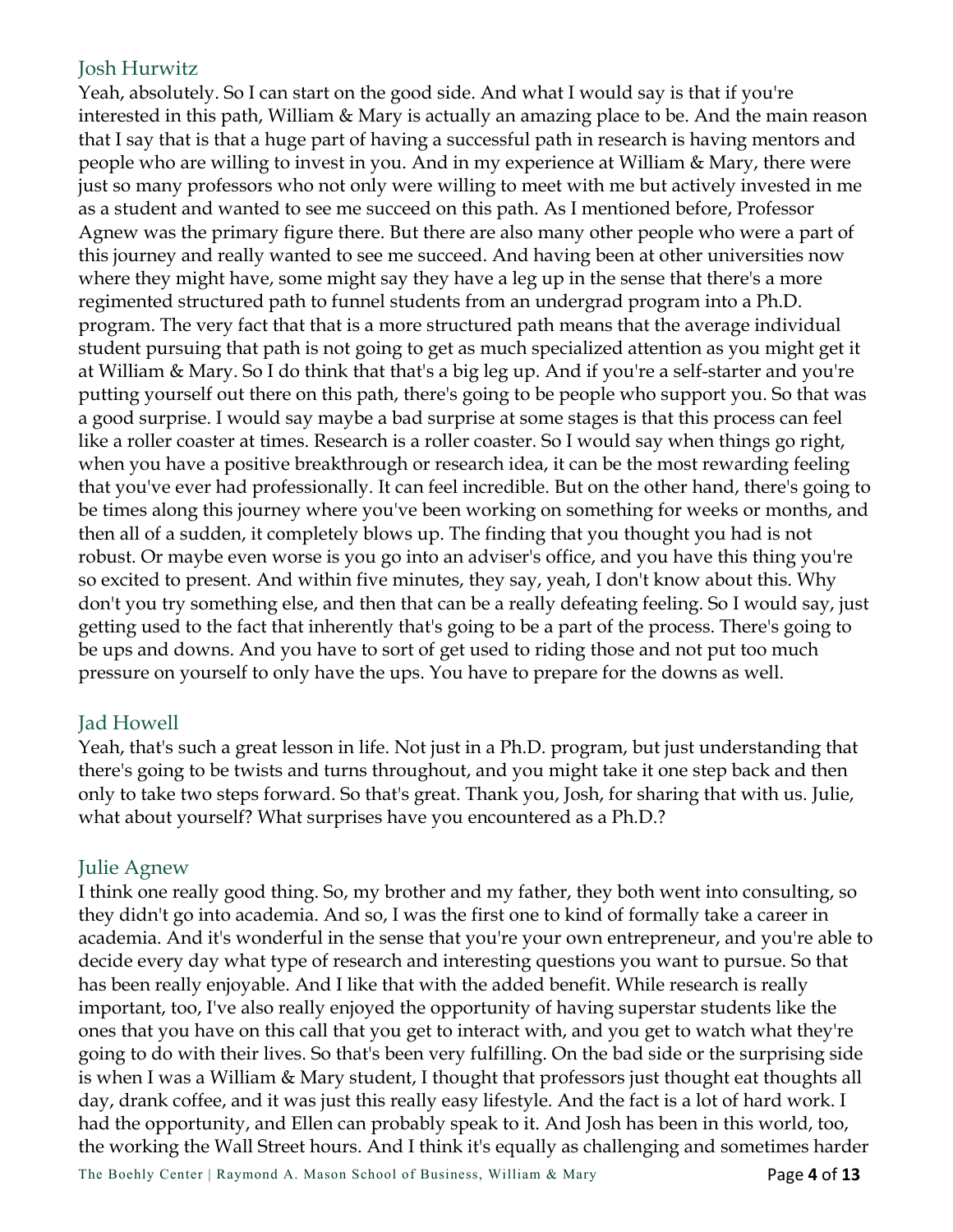work to be an academic. And people don't necessarily realize that and oftentimes, too, that you're not just thinking about your research, you have administrative duties, you have other kind of duties. So when you're working on research, oftentimes it's midnight or on the weekends rather than during the day, which I kind of thought was the case. And the last thing is, it's a little bit more subjective. If you're an investment banker, they look at how much money you're bringing in for your deals. And that's more of an objective measure where what you publish that inherently is more of a subjective process. And so that can be challenging, too, because the process is really long. And I know a lot of really great professors that had really great articles that didn't hit before their tenure timeline, so they didn't get to keep their job. And then two years later, all of those great papers kind of hit. So it's a wonderful career path. But the reality is, though, it's a really hard-working career path, too.

#### Jad Howell

Thank you for clarifying that. I think that's really helpful. Would you, Julie, mind taking a moment to explain to our listeners the concept of tenure and what's involved to achieve that? I think that would be really helpful.

#### Julie Agnew

Okay, well, it varies by institution, but typically what is involved in it is what you've contributed to the academic literature. So oftentimes, they look at the quality of the publications and the number of publications that you've made. They also look at your teaching and some other aspects. But if your research isn't there, you will not get tenure. And typically, it depends on the school. But you might have six years to publish. And if you don't, at that point, when you're evaluated, meet the criteria, then you cannot stay at the institution that you're on. If you do get tenure, then you can stay for as long as you want and forever. So that's a nice thing. But I realize that is a hard point in your life. And I didn't think that I spoke about it too much to my children when I was doing it. But my four-year-old, who was four at the time, I remember we were sitting at dinner, and somebody said the word tenure, and he just went tenure. I hate tenure, and I realized I must be talking about it a little too much. So it's kind of a hard path, but it's wonderful when you're on the other side.

## Jad Howell

Yeah, I can imagine. I've always observed, right. Not being a Ph.D. myself, but observed from afar the intensity of those years preceding, right. To get to that point in time. But then also the great reward that awaits you as you are successful. Why don't we go back, Ellen, to you, maybe describe for our listeners why you are pursuing the path you are. What is it about a Ph.D.? Was there a moment in time you alluded earlier to some of your touchpoints here at William & Mary? But what was it that has made you or compelled you to go down this path in pursuit of a Ph.D.?

#### Ellen Longman

It felt like the perfect fit for my personality. Like I'm the kind of person where when I went on vacations, and I was like, five years old, like, everyone else would go to the pool, and I'd have some random obsession. I'd be like, no, what if I found out that there were, like, really small countries in Europe, like Lichtenstein and Luxembourg, and I was obsessed with just, like, comparing and categorizing and learning. I was just that person my whole life. And I feel as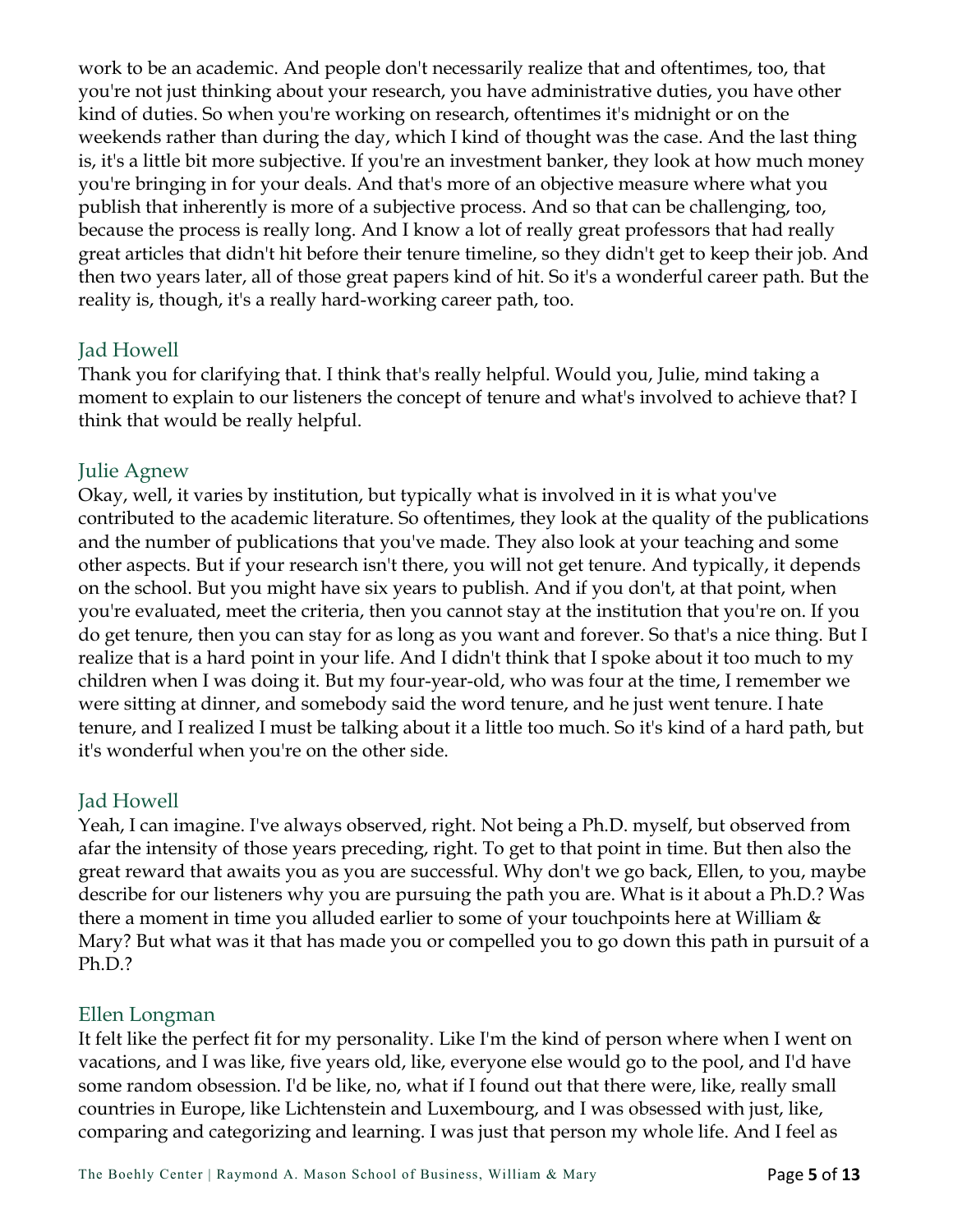though academia is kind of the closest thing that I can get to being able to find something I'm interested in and just obsess over it and get paid to do that. And then I would kind of add into that. When I was a teaching assistant and research assistant, I felt like being able to sort of perfect blend of all the skills that I had, like, persuasive communication, being able to kind of translate things that seem obscure to more simple language that someone can understand and being able to learn a lot and then share it. And so I just became involved in more experiences like that. And I was just so happy whenever I was interning at the Fed or working there full time. And I was like, I need to just find a way to stay as close to this path as I can.

## Jad Howell

That's great. I mean, just listening to you describe, it's obvious that you're very enthusiastic and excited about this, and seems like it's just right up your alley. So that's great. Thank you for sharing that with us. What about Josh yourself? What was it about this career path that was compelling to you?

#### Josh Hurwitz

Yeah, absolutely. So I would say very much like Ellen, I'm also intellectually curious. So rather than just seeing some policy debate or some economic argument that's going on and sort of taking the high-level glance of that, I found myself wanting to dive into these things and really learn things at a deeper level. And so, I quickly found that academic research and that environment is sort of the ideal place to do that. And you're going to be surrounded by a lot of people who have that same motivation. And so it's a great environment for people who are really intellectually curious and sort of independent and autonomous in the way that they approach these types of questions. So that was a big thing that stuck out to me. And then my career path. Before I did the Ph.D., I had the opportunity to work in research organizations that were more policy-focused, so particularly the Center for Retirement Research. So I got a taste of more of the policy side of research. And then, of course, the Ph.D. is mostly academic-focused. And I found myself at the end of this process gravitating more towards the policy research side because I like, sort of the very applied nature of it. The fact that it moves a little faster. There's a lot more need for descriptive sort of fast-paced research rather than the more perfectlyidentified causal research that's going to go in journals. And so you can have more of a direct involvement with policy. And that's something that really appealed to me, which has led me back sort of to that side of the research world.

## Jad Howell

I think that's very helpful. One of the things we had hoped to identify for our listeners today was just that understanding that in pursuit of a Ph.D., it doesn't have to take you back into the academic world. That you can, in fact, apply that in a very real-time manner, practically speaking in the private sector. Now, Julie, having said that, I know you have a number of touchpoints within the private sector. Do you want to maybe just compare and contrast? You mentioned earlier that you actually worked for a few years before pursuing your Ph.D. But then, even now, with those touchpoints that you have, can you maybe compare and contrast the differences that you've experienced between academia and the private sector and how you've used your Ph.D. in both instances.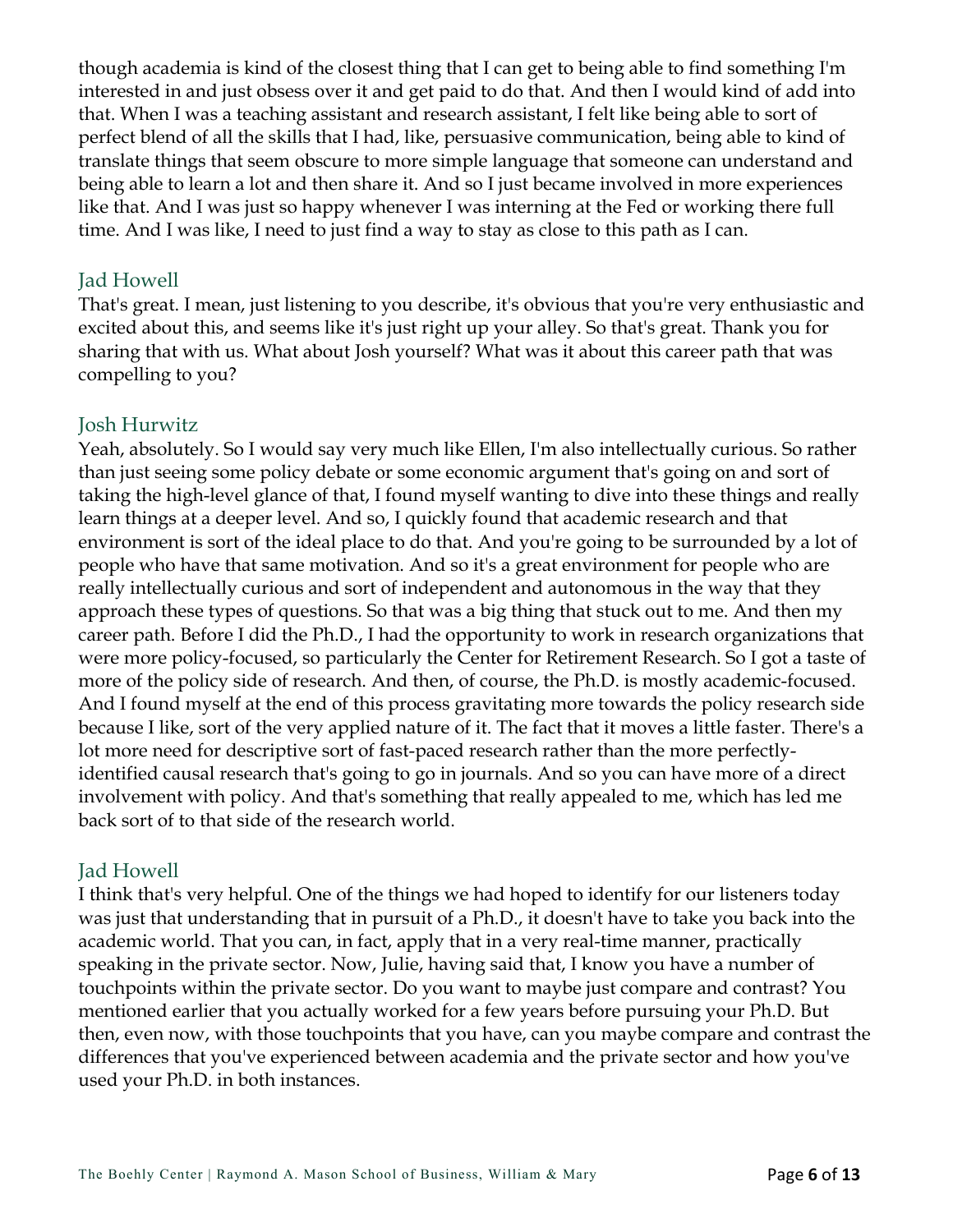#### Julie Agnew

Right. Well, I think that Josh actually made a really good statement when he was saying the world that he's going into is a little bit more fast-paced, and you get the research out quicker. That's one of the interesting things about being in academia is that to publish a paper, it's not that you write the paper, and four months later, it's in the Journal. It can take years. And I believe I did a timeline once. I had one publication. It took about five years to get into the Journal. And that's because you write it to do the research, you submit it, you get a revise and resubmit, then you have to go back and do the research. And so you live with these papers for a very long time. Whereas when I worked in equity research, so that's kind of a nice alignment, something would happen with our stock, and I would stay up all night, and we would have a piece out the next day to all of our clients explaining what was happening with the stock, and then that was done. I didn't have to go back to that. So there's a different kind of duration that you live with these projects. And as a result, too, Josh was talking about the robustness and things like that. When you're doing the academic journals, you have to spend a lot more time with that analysis and making sure everything is perfect. It depends on the speed that you like to work in, and I can see pros and cons to both of them. I actually liked both worlds, so I can't pick one as better than the other.

#### Jad Howell

Have you seen, Julie, the use of published findings in the private sector, like, how does it ultimately translate back and be applied? As a researcher which, Josh, you're going to pursue a career path in that regard. But how do you see it come full circle where it's actually being used and applied? Have you been able to observe that happen in your own world?

## Julie Agnew

Absolutely. And it depends on the type of research that you're working on. Some doesn't have direct applications, but the project Josh worked on with me with retirement. A lot of retirement research looks at how can you change plan design to make people behave more optimally? And a lot of the research plans have now adopted. This was not my research, but it was actually the research of people that Josh worked with, this default bias that you see now with automatic enrollment that was completely generated by academic research. So there's a lot of time where the research can actually then be applied in practice. And for me, that's the most exciting type of research where you can see it translated and translated quite quickly. I'm going to a meeting on Thursday where half the conference is practitioners, and half the conference is academics, and we're talking together, and the academics or the practitioners say, hey, we're really interested. We see this happening, but we're not quite sure why, but we don't have the time or the resources to devote to looking into this question in detail. And that's where the academic goes. Well, this is fascinating, and I'll take that on, and I'll look at it, and it's a great synergy between the two groups. It does depend on your research area, and I'm not sure whether the people here can talk about the research they're doing, but there are lots of ties, and that's most satisfying when you see that it doesn't stay in the Ivory tower, but it moves beyond that.

#### Jad Howell

Yeah, that's very helpful to understand. We can delve a bit more into that topic. I don't know, though, Ellen. I don't want to breach any confidentiality, but I mean, have you observed within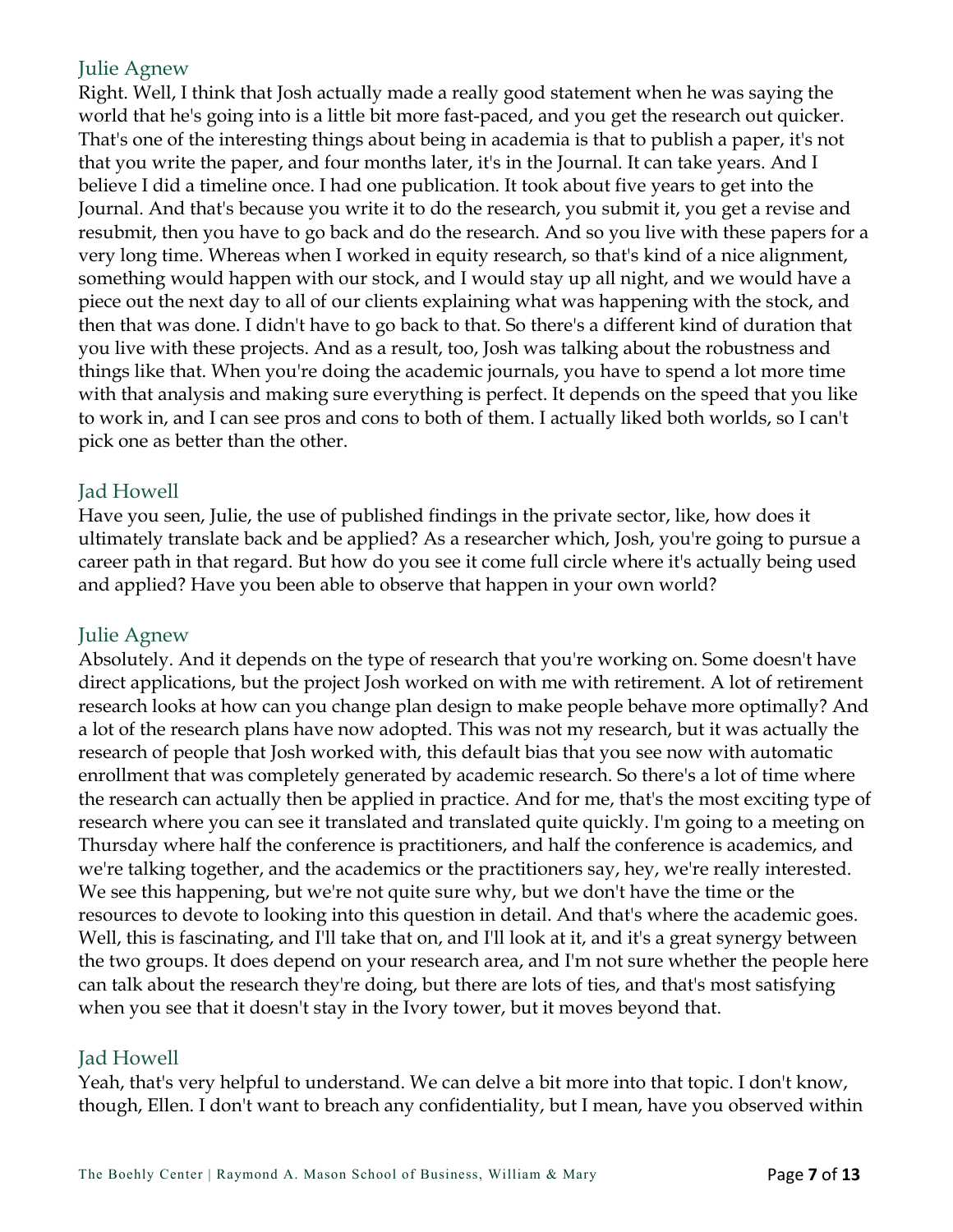the Federal Reserve, Ellen, the use of academic research and having seen it be applied in a very practical way, absolutely.

## Ellen Longman

Absolutely. I think it's a big part of the reason why a lot of economists choose the Federal Reserve system over academic positions, because we're able to get people that if you look at their CVs, it's like these economists could have gone and taught at any R1 University, and they chose to come to the New York Fed or Reserve Board, et cetera. And a lot of them say it's precisely because of that. So even though our work is academic in nature and typically gets published in journals, and their promotion system is similar to that of tenure, where they get published in journals. It's almost always got some kind of policy implication and a lot of things like monetary policy, big decisions that the government makes various SEC and finger regulatory decisions are at least strongly informed by things that our group produces.

## Jad Howell

We had Seth Carpenter on one of our podcasts just a few weeks ago and watching him transition through the Fed and then obviously having gotten his Ph.D. at Princeton, and then finally, where he is today, as the research had at UBS, it was apparent to see right how the two really work hand in hand. And throughout an individual's career, you can participate in all aspects of that kind of virtuous cycle. Maybe we could spend a little time right now talking about the admissions process. I know for students, right? Who might have an interest in this particular career getting into Ph.D. programs, especially those? Josh, for example, that you're presently in that's really hard, and admission rates are what, 5% or less in many instances, if it's even that high, I don't know.

## Ellen Longman

1%.

## Jad Howell

1% okay, there you go. Maybe and Josh, you mentioned it at the outset. You alluded to persistence and accepting, perhaps defeat on the first application, but then staying with it. Maybe we'll go back to you, Josh. Can you describe a little bit the process you went through and maybe comment generally on that process as an outside observer coming in? That would be helpful.

## Josh Hurwitz

Yeah, absolutely. So there's a couple of components that Ph.D. admissions are going to be looking for. So the first is just, you know, a strong academic resume. So, you know, it is important to do well in your classes, particularly those that are more catered to the type of program that you want to enter. So if you're doing economics or finance, then you want to do well in your economics and finance classes. I would say Professor Agnew provided this advice for Ellen and myself, but as many, particularly on a quantitative path, like economics, as many math courses as you can take, and econometrics courses and courses that demonstrate that you're comfortable with sort of the quantitative fields. You want to get those on your resume, especially coming from William & Mary, where, like I said before, we don't necessarily have that structured pipeline into some of the top Ph.D. programs. You want to stand out. The first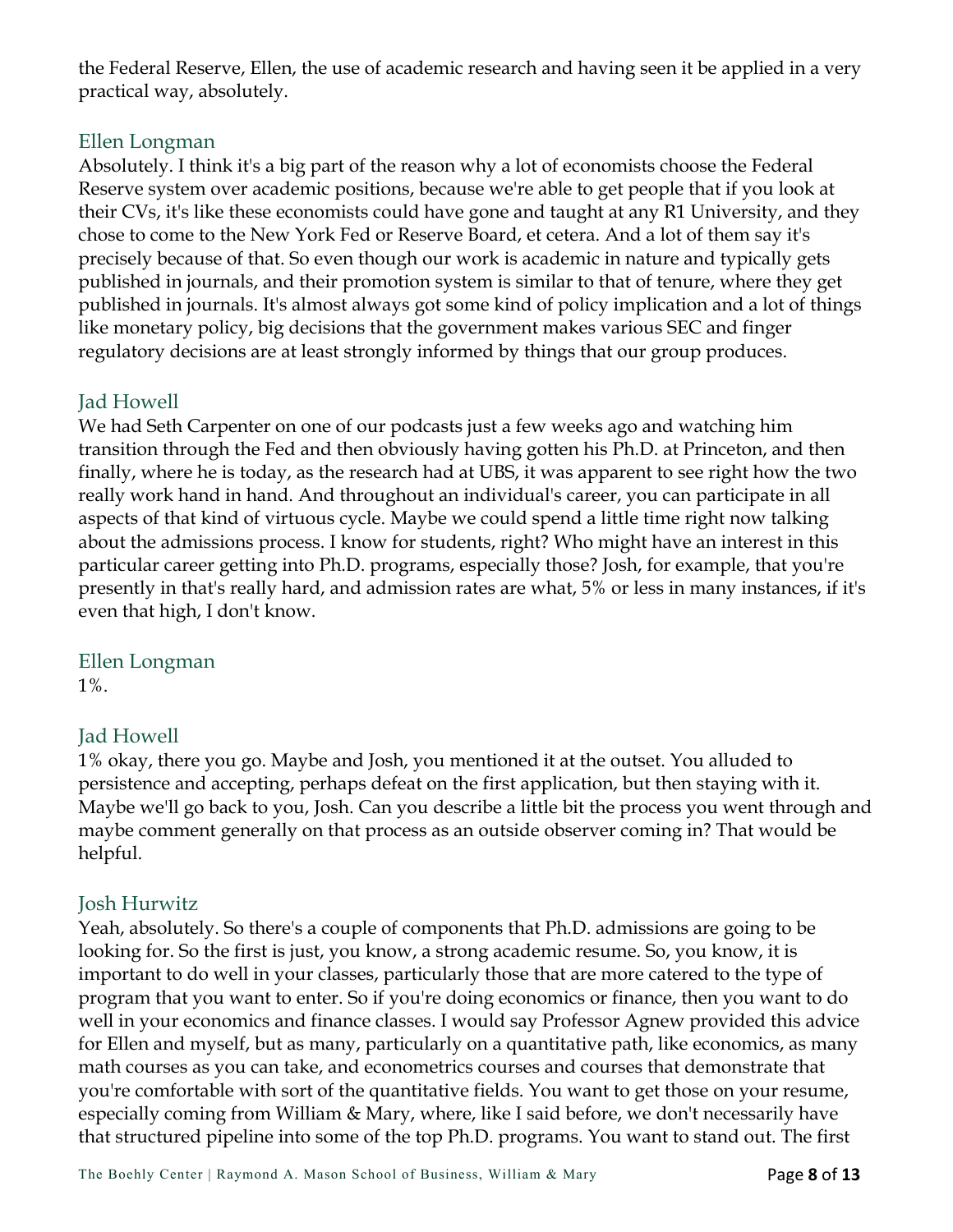way you can do that is by taking those classes and doing well in them. The second thing that I would say is showing that you've invested yourself in academic research before you enter a Ph.D. Program. They really want to see that, you know, first of all, what you're getting into. You don't just think you have a curiosity for research, but you've already familiarised yourself with research and preferably have shown that either you've had the opportunity to work with a professor on research or engage in research of your own. So I would say that's another huge piece is having that research experience and then sort of tied into that is when you apply, you're going to need recommendations from typically three advisors or mentors. And so whether we like it or not, that ends up having most people would say I can't directly prove this, but that's going to have an importance on the programs that you're able to get into. And so as much as you can have sort of a solid advisor from William & Mary, if you're a William & Mary student, and then as much as you can try to diversify that. So maybe you spend some time at a research organization after or, you know, at a bank doing private sector work. You want to have a wellrounded sort of group of letter writers who can speak to your character, speak to your work ethic, speak to your potential in a Ph.D. program. So those are the main things. There's extra pieces of this, too, like you have to take entrance exams, either the GRE or the GMAT, and then some of these top places it ends up being a rat race where the typical person is getting close to a perfect score if not a perfect score on the math part. I took the GRE two or three times until I could get to that level. So there's many aspects of this that you can directly influence, but there's also going to be some that are a little less out of your control.

#### Jad Howell

I mean, it sounds intense, right. But it sounds like you also need to be very intentional. You can't approach this in a casual way and apply and cross your fingers and hope to get admitted. Ellen, I confess, as he was describing all the things I thought, well, Ellen's doing that. Ellen's doing that. Ellen's doing that. I mean, do you want to maybe talk a little bit about your experience thus far and any additional thoughts to Josh's?

#### Ellen Longman

Yeah, I guess I would say I definitely agree about being intentional. I think that trying to go the Ph.D. and professor route is less similar to the sort of government consulting and marketing jobs in the business school and almost more similar to when five-year-olds are like. I'm going to be a ballerina. I'm going to play in the NFL. It's like you can do it. People do it. But you have to be incredibly strategic and kind of sacrifice a lot of normal things to get there. And there's, of course, that probability distribution of like, you might have to take the GRE two or three times because you just happened to get the one question you didn't know. So I haven't done the GRE yet. But yeah, what I focused on for my first year was essentially hanging on during the pandemic while just learning all the new programming languages that I had to learn from my job, the data sets I was working with kind of how to be a really good RA, confirming that I liked research. And then, at the same time, I'm taking a class at Columbia that I needed. And so I just recently finished that up in this spring semester because the Fed has a tuition reimbursement program there. So I sort of strengthened my math background and got good at coding and research. And then this summer, I'm going to focus on studying for the GRE, and then next fall, maybe take another class and get ready to actually write the applications.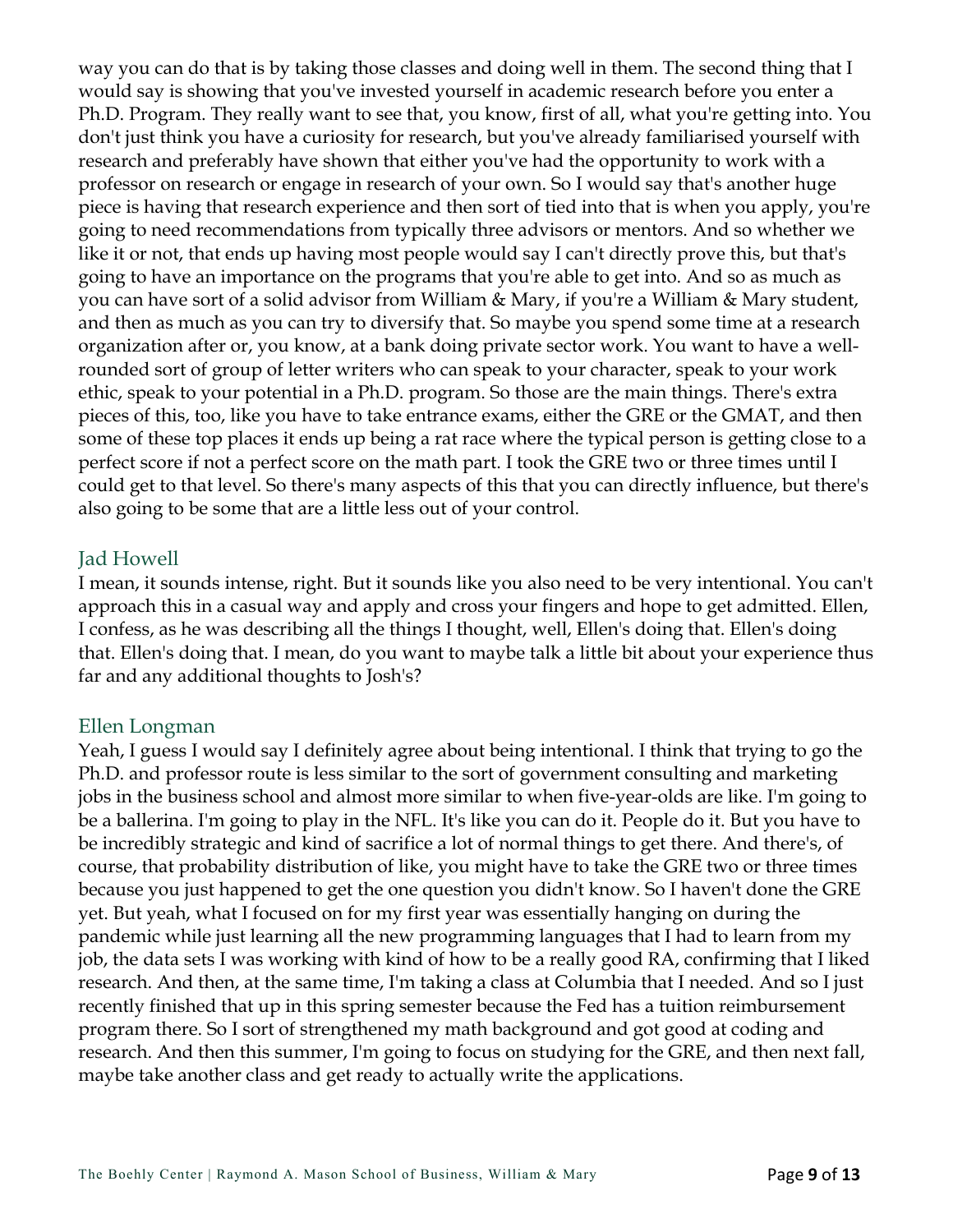## Jad Howell

Wow, I mean, you talk about sacrifice and making sacrifices. Ellen, can you share a few things just for our students that they might be accustomed to enjoying or doing that you've had to sacrifice. I mean, I think it might be helpful for them to hear that.

## Ellen Longman

I guess just the working hours, probably. I would say that if there's something that needs to be done, like investment banking, if someone told you to make a PowerPoint, you knew how long that was going to take. But in research, if you're looking for a cool result, you might have a smaller level. If you're new to coding, you might just have to figure out whether something's even doable with the language you're using, whether it's more efficient in a different way or the more common thing now is just you get to the end, and you have a result, and it looks really cool. And you're like, I could send that because it looks cool. But is it just cool because it's wrong? If it's expected, then you pretty much know what you have when you're done. But that's like then you didn't really find anything. So you just have to kind of be the person who says I'm going to check out one more time. I'm going to prove that this is right one more way. So when you send your output to an economist, you can say here's the result. And here's the five reasons why I think that it's correct. And here's the code, and it's organized, et cetera. That means you're not going to go out on a Friday night, really. Or maybe you do work on a Saturday or something. And during COVID, I guess the opportunity cost is lower.

#### Jad Howell

Yeah, the silver lining, I guess, right.

Ellen Longman Yeah.

## Josh Hurwitz

Piggyback on that, too. I think our generation, especially, has become so accustomed to instant gratification, and it might not necessarily be in the actual sort of work-life balance on a given day-to-day. It's more also, the mindset of this is not going to be something that happens quickly. This entire process is a marathon. And so there's all these incremental points that you have to hit along the way. But you're going to have to be patient and recognize that this is a process. So it's part of it, too. It's adapting to that sort of mindset and accepting that.

## Jad Howell

That's great, Josh. Very good perspective, Professor Agnew.

## Julie Agnew

Yeah. And I just wanted to say, too, just in terms of the size of the programs, they're much smaller than other graduate school programs that you might apply to. I'll let Josh and Ellen kind of say what the size of their programs were, but the program I went to, I think we had four people in the whole Ph.D. program for finance and the other programs that I was applying to, they were a similar size. So you're competing. You've got people around the world that would like to get these jobs. And in addition, a lot of the people that come from other countries, their toolkit in terms of mathematics and statistics tends to be better than the typical American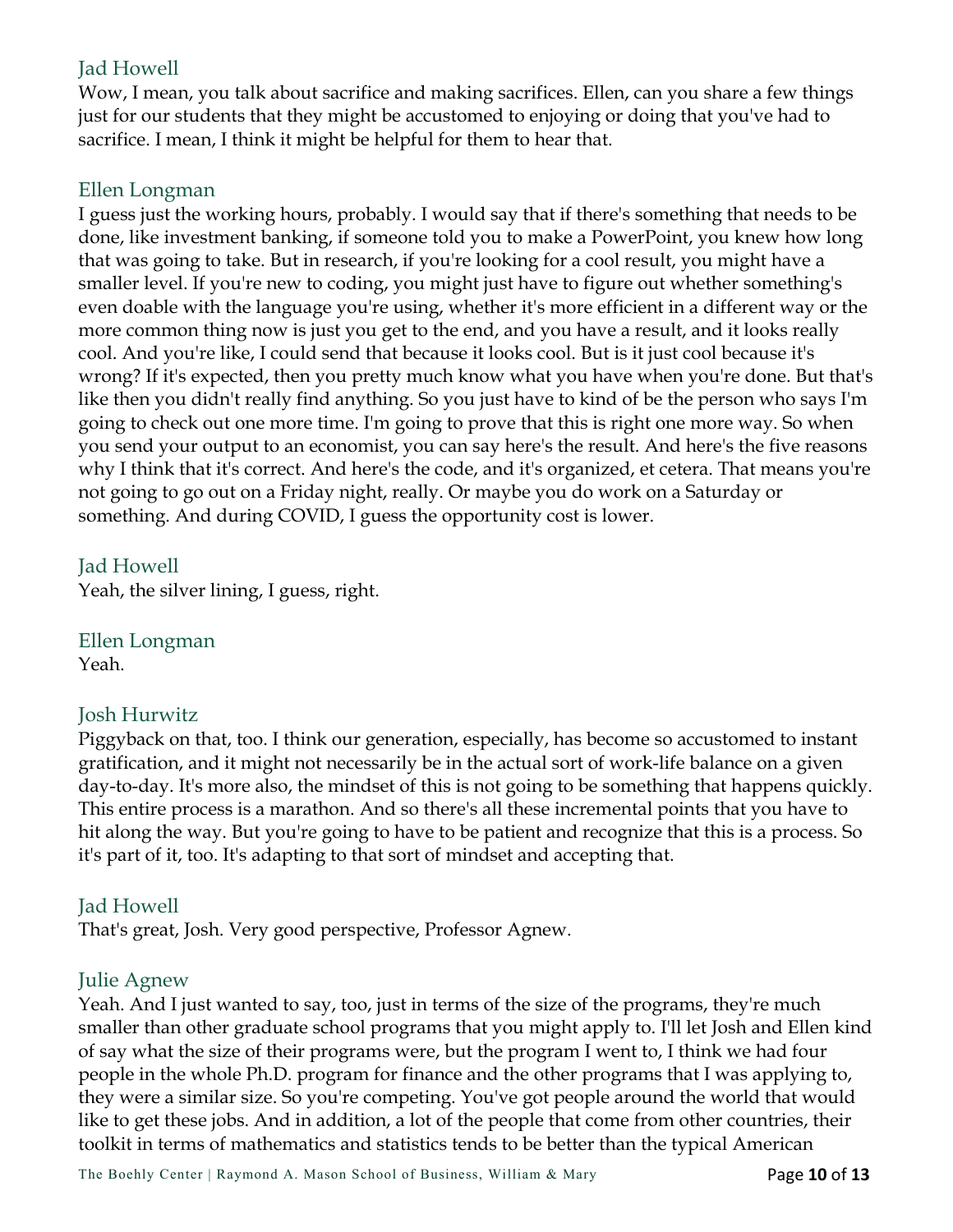student that's in Phi Beta Kappa. And I think that that's true. But let me defer to Josh and Ellen if you could say if that's the case.

#### Josh Hurwitz

100%, my program at Harvard is closer to 30 people per class. But as Professor Agnew stated, there's people in my class who were math champions of their entire country. And this is the type of caliber of people that you're going to see. Even with all the work that I did, the crazy journey that I had to get into that program, I had imposter syndrome from day one, just being in the same class as people like this, that's another aspect of this that you just have to be comfortable with. Most of the people that are going into these programs are sort of the type-A people who are used to always being on top and succeeding. And many of us might find that wall where we no longer can outwork people and to compete. You almost have to recognize that you're getting to this level of just incredible talent that you're surrounded with, which can be a challenge. But also, if you look at it, the right way is an amazing opportunity to learn from other people and work with really talented people.

## Ellen Longman

I'd second that. I'm obviously still just in the pre-doctoral stage, and even in my program, I know one of my coworkers is a chess champion in Mongolia. Another former coworker was actually an Olympic athlete in fencing and had, like, a 4.0 math econ somewhere. So these are very impressive people. And honestly, I am happy to even be in the same room as them. And I found that the way that I get around that is I focus on not how can I try to be as good as everyone and everything, but more like, just be happy to be there with them and then think about what really unique questions might be arising from my experiences. What kind of questions am I interested in that other people might not even care about and just kind of like, focus on those things and focus on what you can do and just kind of compete against yourself and use it as a great opportunity for that.

## Josh Hurwitz

I think that's really great point that Ellen made and another thing to tag on. Just so it doesn't seem like we're painting this to be an impossible path. It's not necessarily the case that the people that have the most regimented perfect math background end up doing the best in research. And in fact, in many cases, it's people who sort of think outside the box or are able to approach a question in a different way, but might not be that Grandmaster chess player that are able to succeed in research. So I think it should be sort of something that, you know, going in that you're going to be surrounded by these unbelievable people. But don't let that be what discourages you from approaching this because you might be able to look at problems in a different way and have a lot of value in the process.

#### Jad Howell

That's incredibly helpful and great insights. It seems like I've been trying to, as you speak, identify what that one distinguishing characteristic is that allows Josh to be admitted into Harvard and Julie to have accomplished all she has as an academic. And Ellen, of course, you're well on your way. And I can't really identify that one thing. It seems like someone referred to this being a marathon earlier, and it just seems like it's in totality, right. You need to be wellrounded. You need to have had these research experiences beforehand, coupled with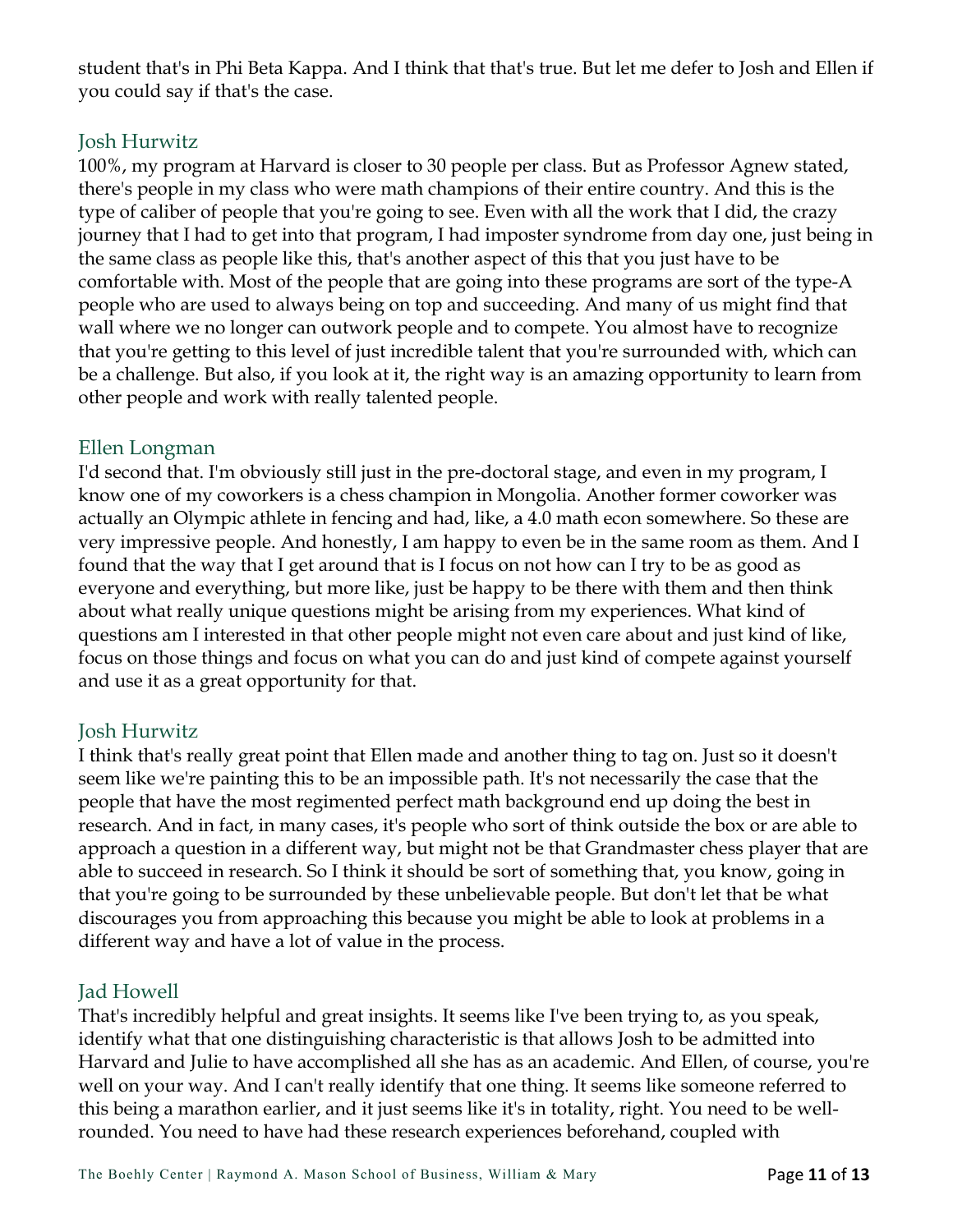intellectual curiosity, a willingness to sacrifice, and also having developed those technical skills to be successful once you are actually doing the research. And it seems like all those boxes each of you either have or you're continuing to check. And that is what allows you to ultimately be admitted right when the time comes. So I think that's really helpful. I know it has been for me just to learn more about this. We're getting towards the end of our time, and I thought maybe I could ask each of you a final question, and it's really just what parting comments would you give to the student listener who has intentionally turned on this podcast because they have some glimmer of some idea that they want to possibly go down this path? What would be your parting comments? And maybe Ellen will begin with you and Josh, and then we'll end with Julie.

#### Ellen Longman

I would say never give up on something you can't go a day without thinking about. I saw that quote on Pinterest somewhere, but it's very relative.

#### Jad Howell

That's a good one.

#### Ellen Longman

Don't let the odds stop you, or don't obsessive over the rates. Just follow what you really want to do. And it does work out for people. It worked out for Josh and Professor Agnew, and I think it can work out for William & Mary students.

#### Jad Howell

That's great. Thank you, Ellen. Josh?

#### Josh Hurwitz

Absolutely, I would say the first thing is if you're even somewhat interested in this path, be proactive as we sort of laid out here. This is something that you need to be intentional about, and also, you're at a great place for this path because there's a lot of William & Mary professors who are waiting for a student to come into their office and express interest in this path. So there's a lot of resources available to you. You just need to go out and find those resources. They're not going to come to you. The second, I would say, is if you're prepared to go down this path, just remind yourself that it's a marathon. It's not a sprint. It's going to be something that you're going to have to have some patience in pursuing and some humility and recognize that this is going to be a life investment that's going to take some time. And it's a process. And the third thing that I would say we didn't hit on this much is that there's a lot of different paths that you can take once you have a Ph.D. Especially in a field like economics or finance, you don't have to just be following this one tunnel into academia, which gets harder and harder to move forward. And as you move down that pipeline, once you have a Ph.D., there's a ton of opportunities in research organizations that are sort of academic adjacent, like the Fed, like the IMF, and policy institutions like RAND and AEI. There's also a ton of opportunities in private industry, so for people that want to do data science, there's just a huge amount of opportunity there. There's also lots of opportunities in finance. And so you don't need to feel like you're making sort of an all-or-nothing decision when you start a Ph.D. in one of these fields because there's a lot of opportunity for you outside of just academia.